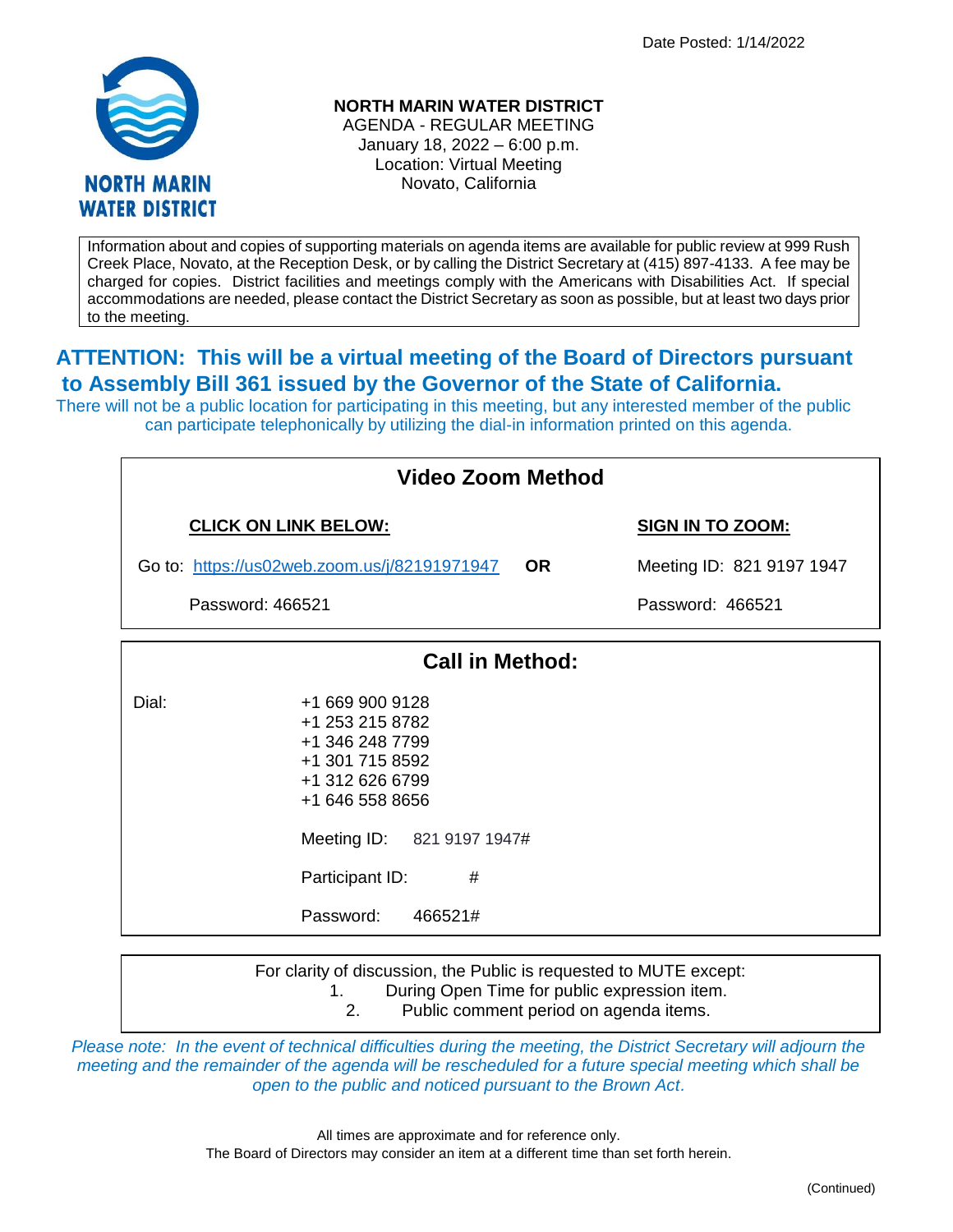| Est.<br><b>Time</b> | Item | <b>Subject</b>                                                                                                                                                                                                                                                                                                                                                                                                                                                                                                                                                                                       |
|---------------------|------|------------------------------------------------------------------------------------------------------------------------------------------------------------------------------------------------------------------------------------------------------------------------------------------------------------------------------------------------------------------------------------------------------------------------------------------------------------------------------------------------------------------------------------------------------------------------------------------------------|
| 6:00 p.m.           |      | <b>CALL TO ORDER</b>                                                                                                                                                                                                                                                                                                                                                                                                                                                                                                                                                                                 |
|                     | 1.   | <b>APPROVE MINUTES FROM REGULAR MEETING, December 21, 2021</b>                                                                                                                                                                                                                                                                                                                                                                                                                                                                                                                                       |
|                     | 2.   | <b>REDISTRICTING PROCESS PUBLIC HEARING NO 1: Review and Receive Public Input</b><br>on Current Electoral Division Maps                                                                                                                                                                                                                                                                                                                                                                                                                                                                              |
|                     | 3.   | <b>GENERAL MANAGER'S REPORT</b>                                                                                                                                                                                                                                                                                                                                                                                                                                                                                                                                                                      |
|                     | 4.   | <b>OPEN TIME: (Please observe a three-minute time limit)</b>                                                                                                                                                                                                                                                                                                                                                                                                                                                                                                                                         |
|                     |      | This section of the agenda is provided so that the public may express comments on any issues not<br>listed on the agenda that are of interest to the public and within the jurisdiction of the North Marin Water<br>District. When comments are made about matters not on the agenda, Board members can ask<br>questions for clarification, respond to statements or questions from members of the public, refer a<br>matter to staff, or direct staff to place a matter of business on a future agenda. The public may also<br>express comments on agenda items at the time of Board consideration. |
|                     | 5.   | <b>STAFF/DIRECTORS REPORTS</b>                                                                                                                                                                                                                                                                                                                                                                                                                                                                                                                                                                       |
|                     | 6.   | <b>MONTHLY PROGRESS REPORT w/Customer Service Questionnaire</b>                                                                                                                                                                                                                                                                                                                                                                                                                                                                                                                                      |
|                     |      | <b>CONSENT CALENDAR</b>                                                                                                                                                                                                                                                                                                                                                                                                                                                                                                                                                                              |
|                     |      | The General Manager has reviewed the following items. To his knowledge, there is no opposition to<br>the action. The items can be acted on in one consolidated motion as recommended or may be<br>removed from the Consent Calendar and separately considered at the request of any person.                                                                                                                                                                                                                                                                                                          |
|                     | 7.   | <b>Consent - Approve:</b> Re-Authorizing Meetings by Teleconference of Legislative Bodies of<br>North Marin Water District<br>Resolution                                                                                                                                                                                                                                                                                                                                                                                                                                                             |
|                     | 8.   | <b>Consent - Approve: Recruitment Firm Agreement</b>                                                                                                                                                                                                                                                                                                                                                                                                                                                                                                                                                 |
|                     | 9.   | <b>Consent - Approve:</b> Agreement with Sonoma Water for Drought Tool Kit Purchases                                                                                                                                                                                                                                                                                                                                                                                                                                                                                                                 |
|                     |      | <b>ACTION CALENDAR</b>                                                                                                                                                                                                                                                                                                                                                                                                                                                                                                                                                                               |
|                     | 10.  | <b>Approve:</b> Gallagher Well No. 2 - Easement Acquisition Cost                                                                                                                                                                                                                                                                                                                                                                                                                                                                                                                                     |
|                     | 11.  | Approve: Gallagher Well No. 2 Well Installation – Rejection of Apparent Low Bid As<br>Non-Responsive and Award of Construction Contract to Second Lower Bidder                                                                                                                                                                                                                                                                                                                                                                                                                                       |
|                     | 12.  | <b>Consider:</b> AMI Opt-Out Request- 609 Rowland Blvd.                                                                                                                                                                                                                                                                                                                                                                                                                                                                                                                                              |
|                     |      | <b>INFORMATION ITEMS</b>                                                                                                                                                                                                                                                                                                                                                                                                                                                                                                                                                                             |
|                     | 13.  | West Marin 2021 Dry Year Water Conditions Report - Initial Review                                                                                                                                                                                                                                                                                                                                                                                                                                                                                                                                    |
|                     | 14.  | San Marin Pump Station Battery Backup System                                                                                                                                                                                                                                                                                                                                                                                                                                                                                                                                                         |
|                     | 15.  | Ethics Training for Board of Directors and District Officers                                                                                                                                                                                                                                                                                                                                                                                                                                                                                                                                         |
|                     | 16.  | Technical Advisory Committee Meeting - December 6, 2021                                                                                                                                                                                                                                                                                                                                                                                                                                                                                                                                              |
|                     | 17.  | <b>MISCELLANEOUS</b><br>Disbursements - Dated December 23, 2021<br>Disbursements - Dated December 30, 2021<br>Disbursements - Dated January 6, 2022<br>Disbursements - Dated January 13, 2022<br>Point Reyes Light - Salinity Notice - December 23, 2021<br>Point Reyes Light - Salinity Notice - December 30, 2021<br>Marin IJ - NMWD Ad No. 8 - Did you know? - December 31, 2021<br>Marin IJ - NMWD Ad No. 9 - Did you know? - January 14, 2022                                                                                                                                                   |